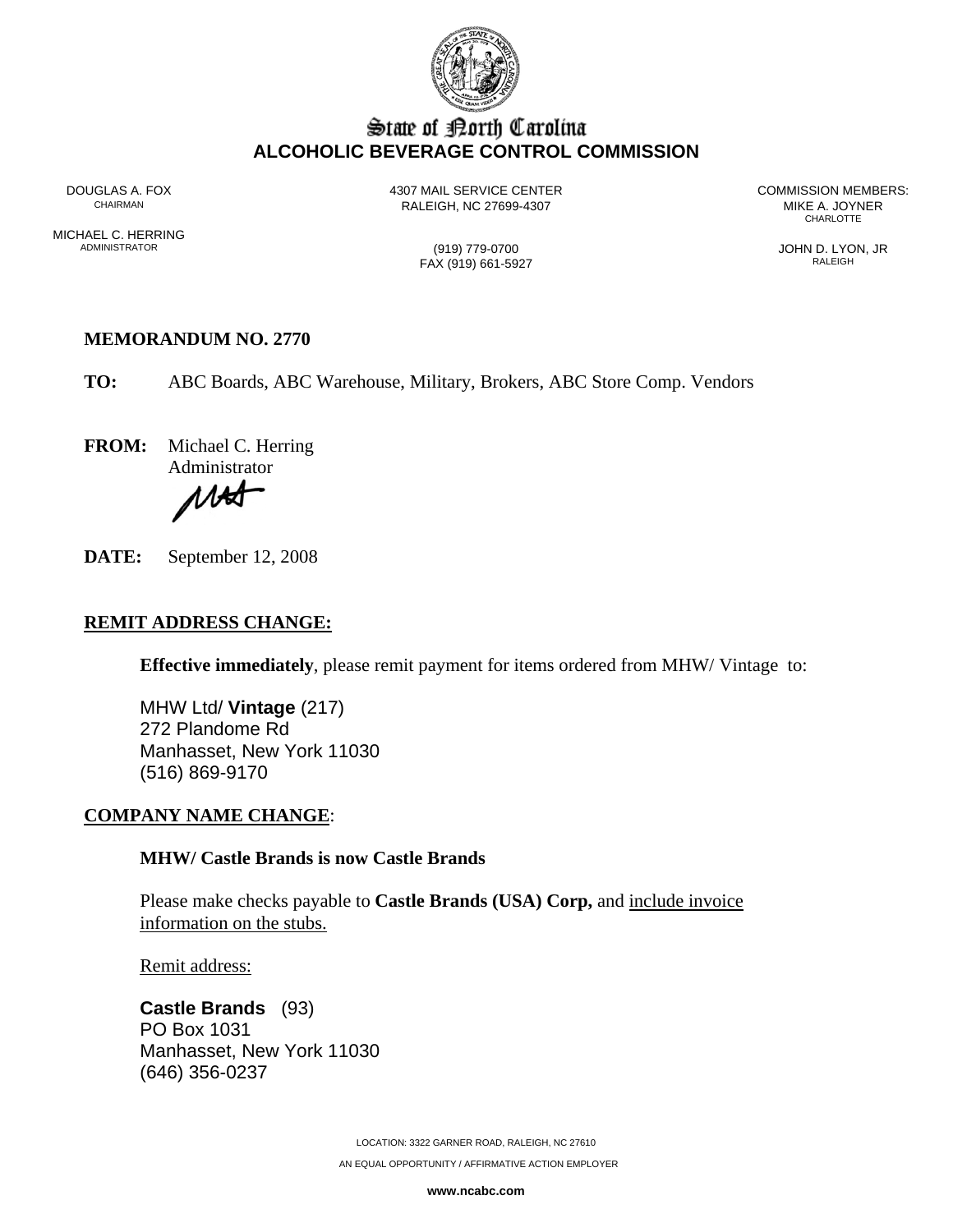### **COMPANY / BROKER CHANGES**:

• **Effective immediately. Harbrew Imports Ltd** has appointed **Alpha Spirits-Terry Hindle** as their broker in North Carolina.

| <b>NC CODE</b> | <b>Supplier</b> | <b>Brand Name</b>           | <b>Size</b> | <b>Proof</b> | <b>Filing Type</b> |
|----------------|-----------------|-----------------------------|-------------|--------------|--------------------|
|                | Harbrew         |                             |             |              |                    |
| 34-446         | <b>Imports</b>  | Bench 5                     | .75L        | 86           | Special Order      |
|                | Harbrew         |                             |             |              |                    |
| 62-257         | Imports         | Molly's Irish Cream Liqueur | .75L        | 34           | Listed             |
|                | Harbrew         |                             |             |              |                    |
| 63-564         | Imports         | Danny DeVito Limoncello     | .75L        | 60           | Listed             |

• **Effective immediately. Hood River Distillers, Inc** has appointed **Republic National – Charlotte Division** as their broker in North Carolina.

| <b>NC CODE</b> | <b>Supplier</b>   | <b>Brand Name</b>            | <b>Size</b> | Age | <b>Proof</b> | <b>Filing Type</b> |
|----------------|-------------------|------------------------------|-------------|-----|--------------|--------------------|
| 20-388         | <b>Hood River</b> | Broker's w/ GL               | .75L        |     | 94           | Christmas          |
| 38-006         | <b>Hood River</b> | Pendleton                    | 10Y<br>.75L |     | 80           | Listed             |
| 42-601         | <b>Hood River</b> | Broker's                     | .75L        |     | 94           | Listed             |
| 44-191         | <b>Hood River</b> | Yazi Ginger                  | .75L        |     | 70           | Special Order      |
| 49-225         | <b>Hood River</b> | <b>Cockspur Fine Rum</b>     | .75L        |     | 80           | Listed             |
| 52-130         | <b>Hood River</b> | Cockspur Rum Punch           | 1.75L       |     | 30           | Special Order      |
| 52-131         | <b>Hood River</b> | Cockspur Rum Punch           | .75L        |     | 30           | Special Order      |
| 62-251         | <b>Hood River</b> | Knickers Irish Cream Whiskey | .75L        |     | 34           | Special Order      |

• **Effective October 1, 2008. Wilson Daniels** has appointed **Southern Wine & Spirits MA** as their broker in North Carolina.

### **COMPANY CHANGE (OCTOBER 1, 2008)**:

**Effective October 1, 2008, Pernod Ricard** will represent the brands below**:**

|                | <b>NC Code</b>    | <b>Brand Name</b>              | <b>Size</b> | <b>Proof</b> |                    | <b>Filing Type</b> |  |
|----------------|-------------------|--------------------------------|-------------|--------------|--------------------|--------------------|--|
|                | 20-390            | Level w/ GLS                   | .75L        | 80           |                    | Christmas          |  |
|                | 46-692            | Level                          | 1.75L       | 80           |                    | Listed             |  |
|                | 46-693            | Level                          | .75L        | 80           |                    | Listed             |  |
|                | <b>NC Code</b>    | <b>Brand Name</b>              | <b>Size</b> | <b>Proof</b> | <b>Filing Type</b> |                    |  |
|                |                   |                                |             |              |                    |                    |  |
|                | 42-962            | Plymouth                       | .75L        | 82.4         |                    | Listed             |  |
|                |                   |                                |             |              |                    |                    |  |
| <b>NC Code</b> | <b>Brand Name</b> |                                |             | <b>Size</b>  | <b>Proof</b>       | <b>Filing Type</b> |  |
| 63-309         |                   | Aalborg Jubilaeums Akvavit     |             | .75L         | 84                 | Special Order      |  |
| 63-319         |                   | Aalborg Tafel Akvavit (Danish) |             | .75L         | 80                 | Special Order      |  |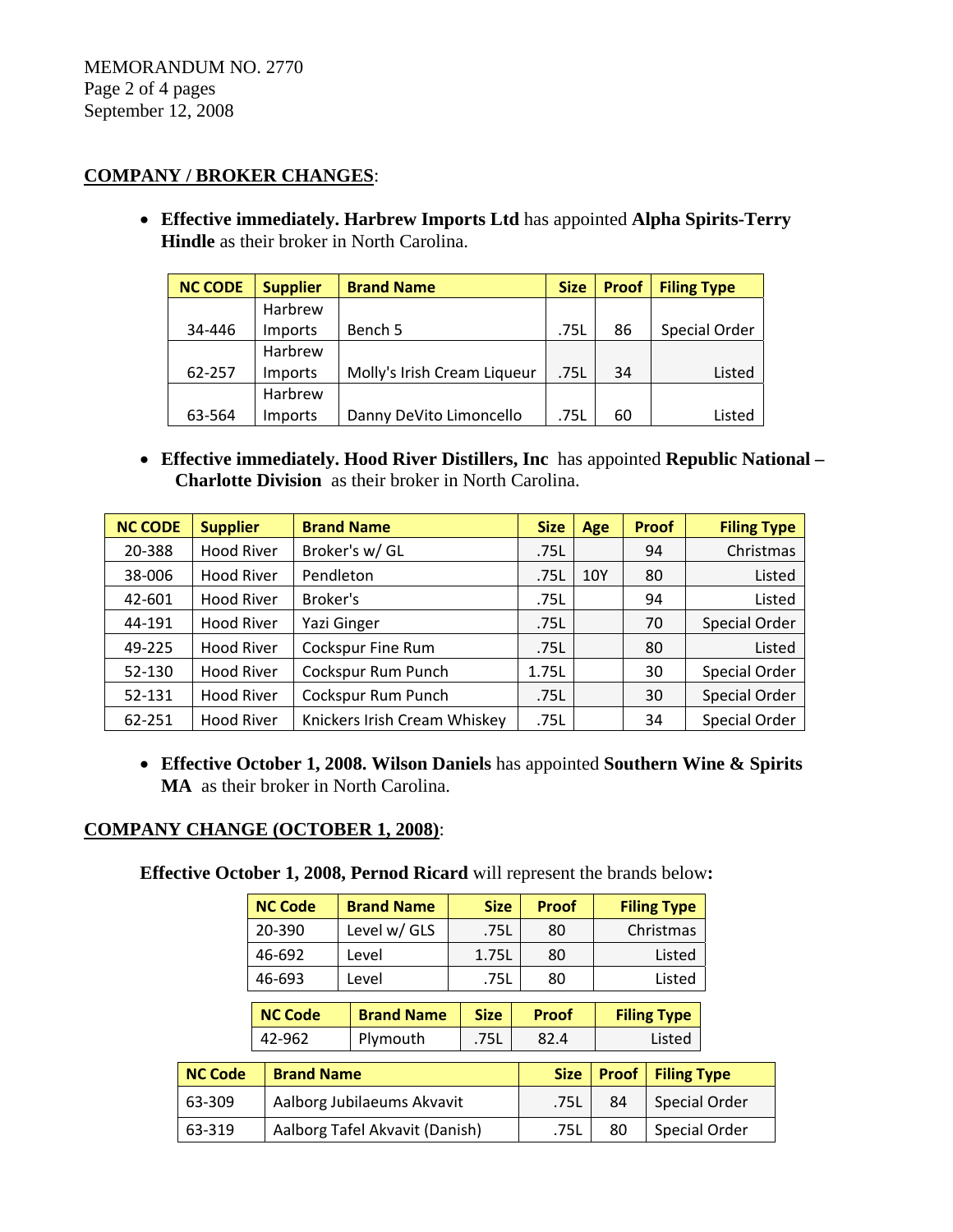MEMORANDUM NO. 2770 Page 3 of 4 pages September 12, 2008

# **PERNOD RICARD COMPANY CHANGE, CONTINUED**:

| <b>NC Code</b> | <b>Brand Name</b>              | <b>Size</b> | <b>Proof</b> | <b>Filing Type</b> |
|----------------|--------------------------------|-------------|--------------|--------------------|
| 20-202         | Absolut Mandrin w/ Ocean Spray | .75L        | 80           | Listed             |
| 20-385         | Absolut Citron w/ Ocean Spray  | .75L        | 80           | Listed             |
| 21-109         | Absolut Apeach -12Pk           | 50ML        | 80           | Listed             |
| 21-130         | Absolut Raspberri - 12Pk       | 50ML        | 80           | Listed             |
| 21-164         | Absolut Vanilia - 12Pk         | 50ML        | 80           | Listed             |
| 21-224         | Absolut Mandrin - 12Pk         | 50ML        | 80           | Listed             |
| 21-363         | Absolut - 12Pk                 | 50ML        | 80           | Listed             |
| 21-410         | <b>Absolut Pears - 12Pk</b>    | <b>50ML</b> | 80           | Listed             |
| 21-437         | Absolut Citron - 12Pk          | 50ML        | 80           | Listed             |
| 21-475         | Absolut Ruby Red - 12Pk        | 50ML        | 80           | Listed             |
| 21-984         | Absolut Vodka                  | 200ML       | 80           | Listed             |
| 46-504         | Absolut Ruby Red               | 1.75L       | 80           | Special Order      |
| 46-505         | Absolut Ruby Red               | .75L        | 80           | Listed             |
| 46-506         | Absolut Ruby Red               | .375L       | 80           | Listed             |
| 46-507         | Absolut Apeach                 | 1.75L       | 80           | Listed             |
| 46-508         | Absolut Apeach                 | .75L        | 80           | Listed             |
| 46-509         | Absolut Apeach                 | .375L       | 80           | Listed             |
| 46-510         | Absolut Raspberri              | 1.75L       | 80           | Listed             |
| 46-511         | Absolut Raspberri              | .75L        | 80           | Listed             |
| 46-512         | Absolut Raspberri              | .375L       | 80           | Listed             |
| 46-514         | Absolut Vanilia                | .75L        | 80           | Listed             |
| 46-516         | Absolut Mandrin                | 1.75L       | 80           | Listed             |
| 46-517         | <b>Absolut Mandrin</b>         | .75L        | 80           | Listed             |
| 46-518         | <b>Absolut Mandrin</b>         | .375L       | 80           | Listed             |
| 46-519         | <b>Absolut Citron</b>          | 1.75L       | 80           | Listed             |
| 46-520         | <b>Absolut Citron</b>          | .75L        | 80           | Listed             |
| 46-521         | <b>Absolut Citron</b>          | .375L       | 80           | Listed             |
| 46-523         | Absolut Peppar                 | .75L        | 80           | Listed             |
| 46-524         | Absolut 100 Black              | .75L        | 100          | Listed             |
| 46-525         | Absolut 100 Black              | .375L       | 100          | Listed             |
| 46-528         | <b>Absolut Pears</b>           | .75L        | 80           | Listed             |
| 46-529         | <b>Absolut Pears</b>           | .375L       | 80           | Listed             |
| 46-530         | Absolut                        | 1.75L       | 80           | Listed             |
| 46-531         | Absolut                        | .75L        | 80           | Listed             |
| 46-533         | Absolut                        | .375L       | 80           | Listed             |
| 46-535         | Absolut Kurant                 | .75L        | 80           | Listed             |